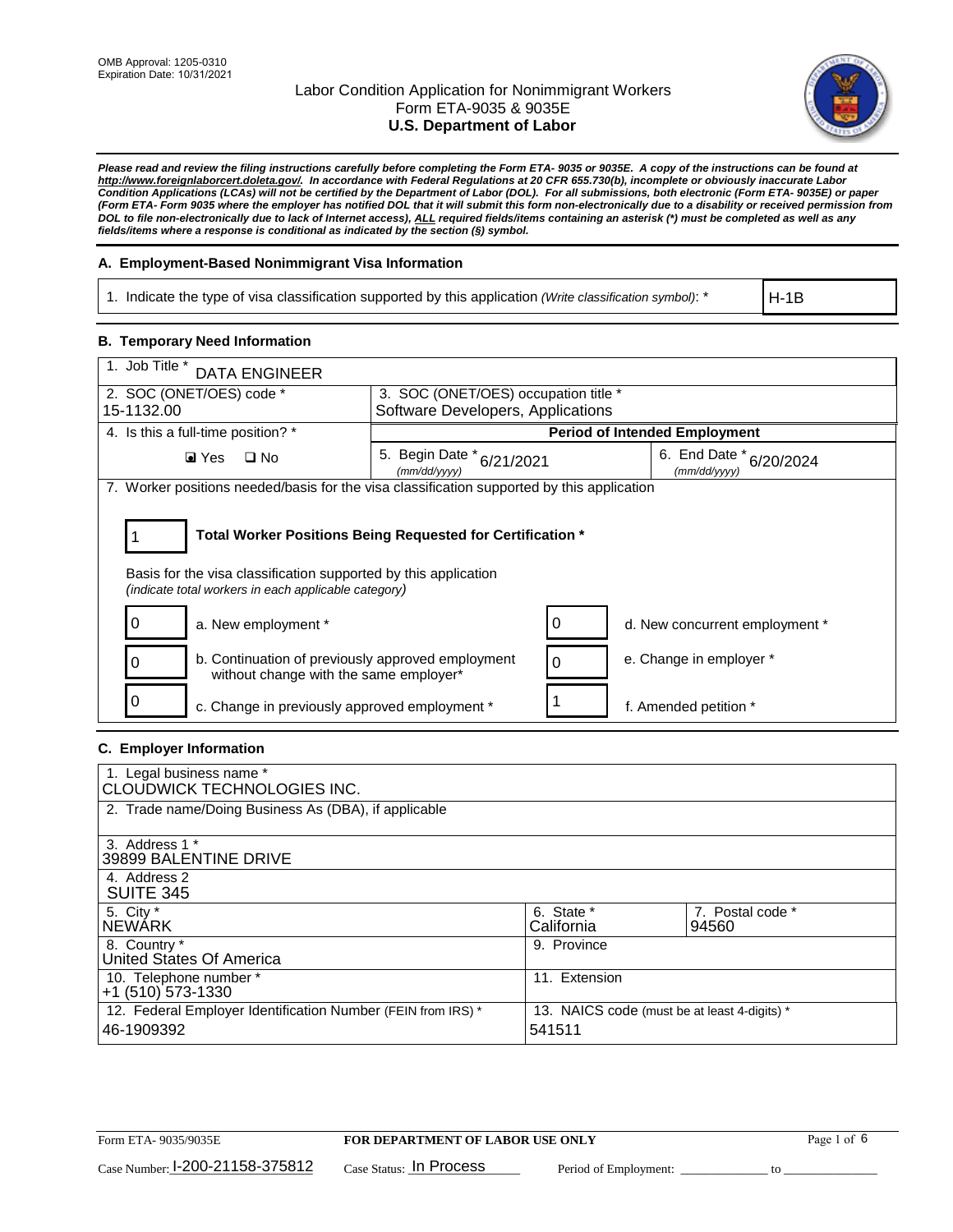

## **D. Employer Point of Contact Information**

**Important Note**: The information contained in this Section must be that of an employee of the employer who is authorized to act on behalf of the employer in labor certification matters. The information in this Section must be different from the agent or attorney information listed in Section E, unless the attorney is an employee of the employer.

| 1. Contact's last (family) name *                   | 2. First (given) name * |                          | 3. Middle name(s)         |
|-----------------------------------------------------|-------------------------|--------------------------|---------------------------|
| <b>CHHABRA</b>                                      | <b>MANINDER</b>         |                          | <b>SINGH</b>              |
| 4. Contact's job title *<br>CHIEF EXECUTIVE OFFICER |                         |                          |                           |
| 5. Address 1 *<br>39899 BALENTINE DRIVE             |                         |                          |                           |
| 6. Address 2<br><b>SUITE 345</b>                    |                         |                          |                           |
| 7. City *<br><b>NEWÁRK</b>                          |                         | 8. State *<br>California | 9. Postal code *<br>94560 |
| 10. Country *<br>United States Of America           |                         | 11. Province             |                           |
| 12. Telephone number *                              | Extension<br>13.        | 14. E-Mail address       |                           |
| +1 (510) 573-1330                                   |                         | MANI@CLOUDWICK.COM       |                           |

## **E. Attorney or Agent Information (If applicable)**

**Important Note**: The employer authorizes the attorney or agent identified in this section to act on its behalf in connection with the filing of this application.

| 1. Is the employer represented by an attorney or agent in the filing of this application? *<br>If "Yes," complete the remainder of Section E below. |                 |                                            |                                                      |                   | $\blacksquare$ Yes | $\Box$ No |
|-----------------------------------------------------------------------------------------------------------------------------------------------------|-----------------|--------------------------------------------|------------------------------------------------------|-------------------|--------------------|-----------|
| 2. Attorney or Agent's last (family) name §                                                                                                         |                 | 3. First (given) name §                    |                                                      | 4. Middle name(s) |                    |           |
| AHLUWALIA                                                                                                                                           | <b>INDERJIT</b> |                                            | <b>SINGH</b>                                         |                   |                    |           |
| 5. Address 1 §<br>1871 THE ALAMEDA                                                                                                                  |                 |                                            |                                                      |                   |                    |           |
| 6. Address 2<br><b>SUITE 333</b>                                                                                                                    |                 |                                            |                                                      |                   |                    |           |
| 7. City §<br>SAN JOSE                                                                                                                               |                 | 8. State §<br>California                   |                                                      | 95126             | 9. Postal code §   |           |
| 10. Country §<br>United States Of America                                                                                                           |                 | 11. Province                               |                                                      |                   |                    |           |
| 12. Telephone number §                                                                                                                              | 13. Extension   |                                            | 14. E-Mail address                                   |                   |                    |           |
| +1 (408) 981-7696                                                                                                                                   |                 |                                            | INDER@AHLUWALIA-FIRM.COM                             |                   |                    |           |
| 15. Law firm/Business name §                                                                                                                        |                 |                                            | 16. Law firm/Business FEIN §                         |                   |                    |           |
| THE AHLUWALIA FIRM                                                                                                                                  |                 |                                            | 26-2910905                                           |                   |                    |           |
| 17. State Bar number (only if attorney) §                                                                                                           |                 |                                            | 18. State of highest court where attorney is in good |                   |                    |           |
| 26168                                                                                                                                               |                 | standing (only if attorney) §<br>Tennessee |                                                      |                   |                    |           |
| 19. Name of the highest State court where attorney is in good standing (only if attorney) §                                                         |                 |                                            |                                                      |                   |                    |           |
| TENNESSEE SUPREME COURT                                                                                                                             |                 |                                            |                                                      |                   |                    |           |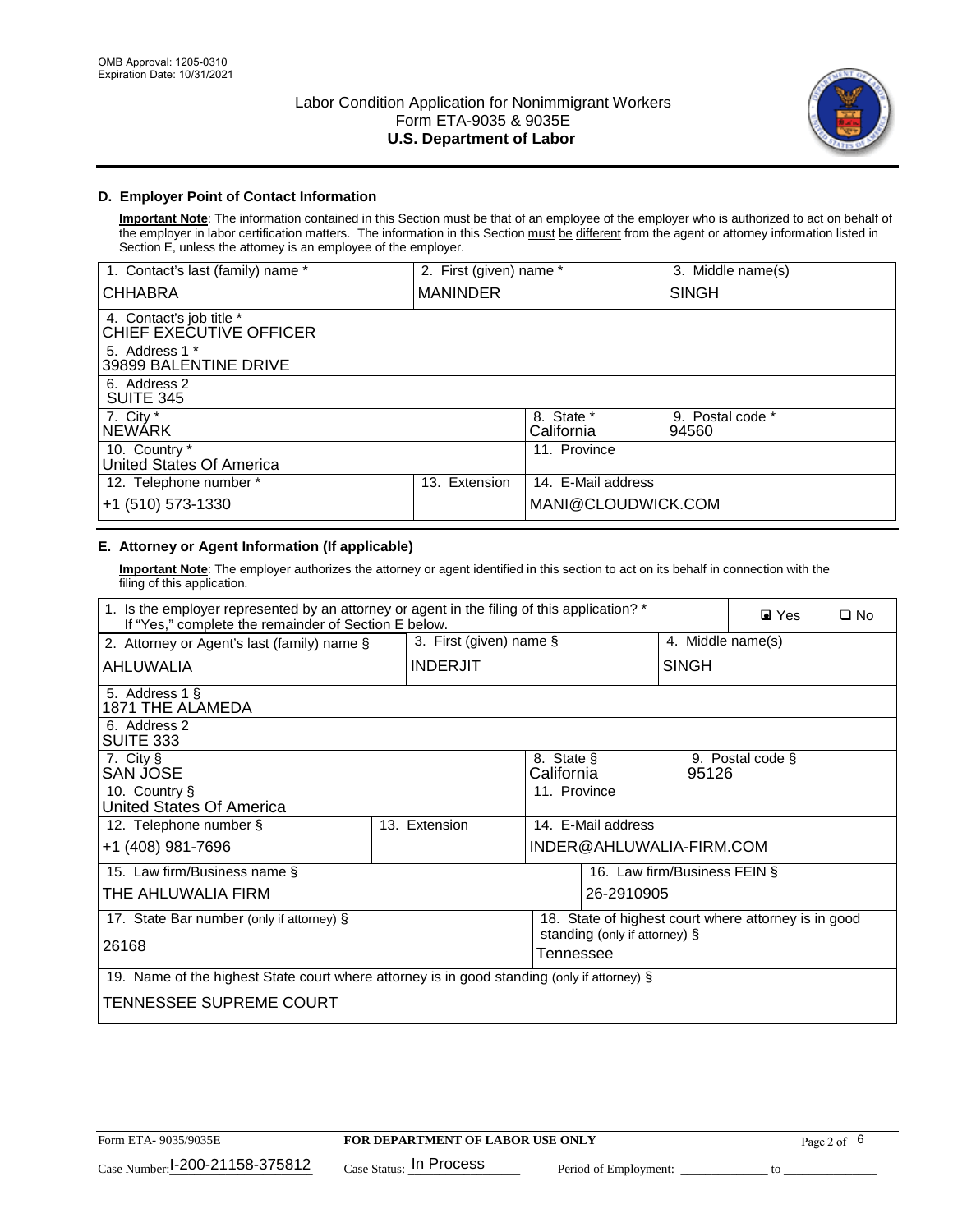

#### **F. Employment and Wage Information**

**Important Note**: The employer must define the intended place(s) of employment with as much geographic specificity as possible. Each intended place(s) of employment listed below must be the worksite or physical location where the work will actually be performed and cannot be a P.O. Box. The employer must identify all intended places of employment, including those of short duration, on the LCA. 20 CFR 655.730(c)(5). If the employer is submitting this form non-electronically and the work is expected to be performed in more than one location, an attachment must be submitted in order to complete this section. An employer has the option to use either a single Form ETA-9035/9035E or multiple forms to disclose all intended places of employment. If the employer has more than ten (10) intended places of employment at the time of filing this application, the employer must file as many additional LCAs as are necessary to list all intended places of employment. See the form instructions for further information about identifying all intended places of employment.

#### a.*Place of Employment Information* 1

| 1. Enter the estimated number of workers that will perform work at this place of employment under<br>the LCA.*                 | 1                                        |  |  |  |  |  |  |
|--------------------------------------------------------------------------------------------------------------------------------|------------------------------------------|--|--|--|--|--|--|
| 2. Indicate whether the worker(s) subject to this LCA will be placed with a secondary entity at this<br>place of employment. * | $\square$ Yes<br>$\blacksquare$ No       |  |  |  |  |  |  |
| 3. If "Yes" to question 2, provide the legal business name of the secondary entity. §                                          |                                          |  |  |  |  |  |  |
| 4. Address 1 *                                                                                                                 |                                          |  |  |  |  |  |  |
| 1100 WEST CHESTER PIKE                                                                                                         |                                          |  |  |  |  |  |  |
| 5. Address 2<br><b>APARTMENT D40</b>                                                                                           |                                          |  |  |  |  |  |  |
| 6. City $*$                                                                                                                    | 7. County *                              |  |  |  |  |  |  |
| WEST CHESTER                                                                                                                   | Chester                                  |  |  |  |  |  |  |
| 8. State/District/Territory *<br>Pennsylvania                                                                                  | 9. Postal code *<br>19382                |  |  |  |  |  |  |
| 10. Wage Rate Paid to Nonimmigrant Workers *                                                                                   | 10a. Per: (Choose only one)*             |  |  |  |  |  |  |
| From* $\$\,$ 121909 00 To: $\$\,$<br>150000 00                                                                                 | □ Hour □ Week □ Bi-Weekly □ Month ⊠ Year |  |  |  |  |  |  |
|                                                                                                                                |                                          |  |  |  |  |  |  |
| 11. Prevailing Wage Rate *                                                                                                     | 11a. Per: (Choose only one)*             |  |  |  |  |  |  |
| □ Hour □ Week □ Bi-Weekly □ Month ⊠ Year<br>121909 00<br>$\mathbf{\$}$                                                         |                                          |  |  |  |  |  |  |
|                                                                                                                                |                                          |  |  |  |  |  |  |
| Questions 12-14. Identify the source used for the prevailing wage (PW) (check and fully complete only one): *                  |                                          |  |  |  |  |  |  |
| 12.<br>A Prevailing Wage Determination (PWD) issued by the Department of Labor<br>$\overline{\phantom{0}}$                     | a. PWD tracking number §                 |  |  |  |  |  |  |
| 13.<br>A PW obtained independently from the Occupational Employment Statistics (OES) Program                                   |                                          |  |  |  |  |  |  |
| $\boldsymbol{\mathsf{X}}$<br>a. Wage Level (check one): §                                                                      | b. Source Year §                         |  |  |  |  |  |  |
| $\mathbf{X}$ IV<br>□⊥<br>□⊪<br>□⊪<br>$\Box$ N/A                                                                                | 7/1/2020 - 6/30/2021                     |  |  |  |  |  |  |
| 14.<br>A PW obtained using another legitimate source (other than OES) or an independent authoritative source                   |                                          |  |  |  |  |  |  |
| $\Box$<br>a. Source Type (check one): §                                                                                        | b. Source Year §                         |  |  |  |  |  |  |
| $\Box$ CBA<br>$\Box$ DBA<br>$\square$ SCA<br>$\Box$ Other/ PW Survey                                                           |                                          |  |  |  |  |  |  |
| c. If responded "Other/ PW Survey" in question 14.a, enter the name of the survey producer or publisher §                      |                                          |  |  |  |  |  |  |
|                                                                                                                                |                                          |  |  |  |  |  |  |
| d. If responded "Other/ PW Survey" in question 14.a, enter the title or name of the PW survey §                                |                                          |  |  |  |  |  |  |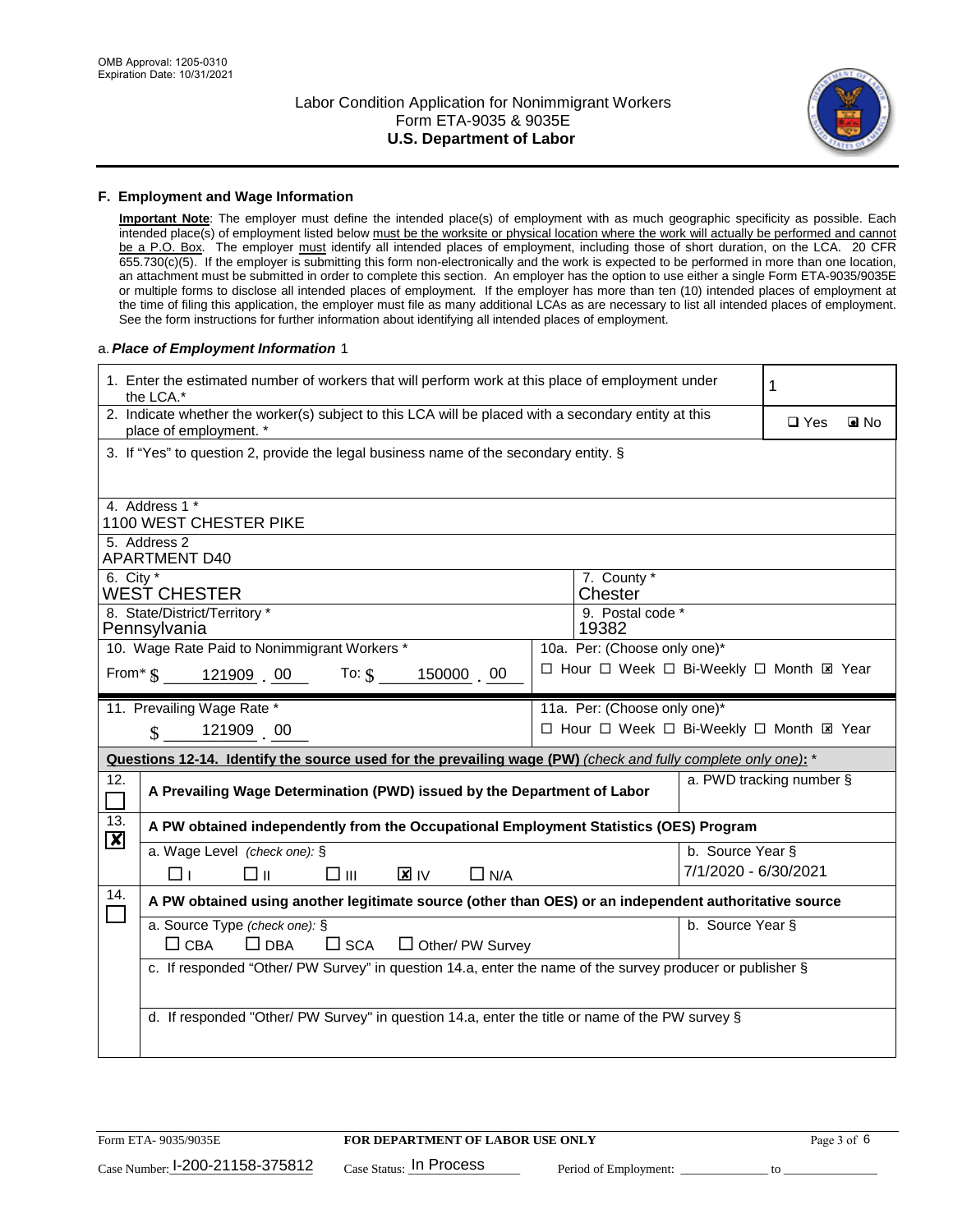

## **G. Employer Labor Condition Statements**

! *Important Note:* In order for your application to be processed, you MUST read Section G of the Form ETA-9035CP - General Instructions for the 9035 & 9035E under the heading "Employer Labor Condition Statements" and agree to all four (4) labor condition statements summarized below:

- (1) **Wages:** The employer shall pay nonimmigrant workers at least the prevailing wage or the employer's actual wage, whichever is higher, and pay for non-productive time. The employer shall offer nonimmigrant workers benefits and eligibility for benefits provided as compensation for services on the same basis as the employer offers to U.S. workers. The employer shall not make deductions to recoup a business expense(s) of the employer including attorney fees and other costs connected to the performance of H-1B, H-1B1, or E-3 program functions which are required to be performed by the employer. This includes expenses related to the preparation and filing of this LCA and related visa petition information. 20 CFR 655.731;
- (2) **Working Conditions:** The employer shall provide working conditions for nonimmigrants which will not adversely affect the working conditions of workers similarly employed. The employer's obligation regarding working conditions shall extend for the duration of the validity period of the certified LCA or the period during which the worker(s) working pursuant to this LCA is employed by the employer, whichever is longer. 20 CFR 655.732;
- (3) **Strike, Lockout, or Work Stoppage:** At the time of filing this LCA, the employer is not involved in a strike, lockout, or work stoppage in the course of a labor dispute in the occupational classification in the area(s) of intended employment. The employer will notify the Department of Labor within 3 days of the occurrence of a strike or lockout in the occupation, and in that event the LCA will not be used to support a petition filing with the U.S. Citizenship and Immigration Services (USCIS) until the DOL Employment and Training Administration (ETA) determines that the strike or lockout has ended. 20 CFR 655.733; and
- (4) **Notice:** Notice of the LCA filing was provided no more than 30 days before the filing of this LCA or will be provided on the day this LCA is filed to the bargaining representative in the occupation and area of intended employment, or if there is no bargaining representative, to workers in the occupation at the place(s) of employment either by electronic or physical posting. This notice was or will be posted for a total period of 10 days, except that if employees are provided individual direct notice by e-mail, notification need only be given once. A copy of the notice documentation will be maintained in the employer's public access file. A copy of this LCA will be provided to each nonimmigrant worker employed pursuant to the LCA. The employer shall, no later than the date the worker(s) report to work at the place(s) of employment, provide a signed copy of the certified LCA to the worker(s) working pursuant to this LCA. 20 CFR 655.734.

1. **I have read and agree to** Labor Condition Statements 1, 2, 3, and 4 above and as fully explained in Section G of the Form ETA-9035CP – General Instructions for the 9035 & 9035E and the Department's regulations at 20 CFR 655 Subpart H. \*

**O** Yes **D** No

## **H. Additional Employer Labor Condition Statements –H-1B Employers ONLY**

!**Important Note***:* In order for your H-1B application to be processed, you MUST read Section H – Subsection 1 of the Form ETA 9035CP – General Instructions for the 9035 & 9035E under the heading "Additional Employer Labor Condition Statements" and answer the questions below.

#### *a. Subsection 1*

| 1. At the time of filing this LCA, is the employer H-1B dependent? §                                                                                                                                                                                               |  |  | $\Box$ No    |                    |
|--------------------------------------------------------------------------------------------------------------------------------------------------------------------------------------------------------------------------------------------------------------------|--|--|--------------|--------------------|
| 2. At the time of filing this LCA, is the employer a willful violator? $\S$                                                                                                                                                                                        |  |  | <b>EXINO</b> |                    |
| 3. If "Yes" is marked in questions H.1 and/or H.2, you must answer "Yes" or "No" regarding<br>whether the employer will use this application ONLY to support H-1B petitions or extensions of<br>status for exempt H-1B nonimmigrant workers? §                     |  |  | $\Box$ No    |                    |
| 4. If "Yes" is marked in question H.3, identify the statutory basis for the<br>$\Box$ \$60,000 or higher annual wage<br>exemption of the H-1B nonimmigrant workers associated with this<br>Master's Degree or higher in related specialty<br><b>⊠</b> Both<br>LCA. |  |  |              |                    |
| H-1B Dependent or Willful Violator Employers -Master's Degree or Higher Exemptions ONLY                                                                                                                                                                            |  |  |              |                    |
| 5. Indicate whether a completed Appendix A is attached to this LCA covering any H-1B<br>nonimmigrant worker for whom the statutory exemption will be based <b>ONLY</b> on attainment of a<br>Master's Degree or higher in related specialty. §                     |  |  | ⊡ No         | $\blacksquare$ N/A |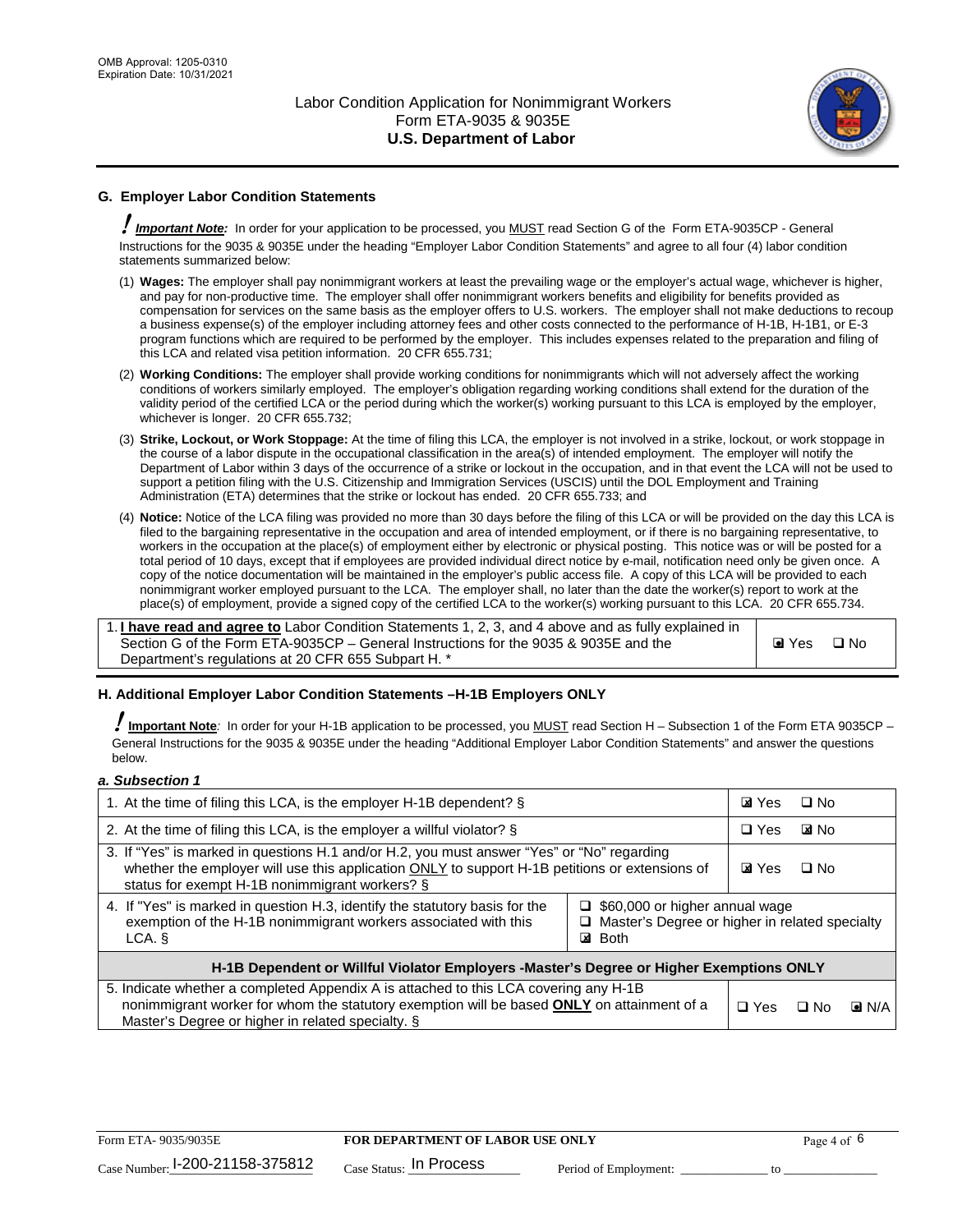

**If you marked "Yes" to questions H.a.1 (H-1B dependent) and/or H.a.2 (H-1B willful violator) and "No" to question H.a.3 (exempt H-1B nonimmigrant workers), you MUST read Section H – Subsection 2 of the Form ETA 9035CP – General Instructions for the 9035 & 9035E under the heading "Additional Employer Labor Condition Statements" and indicate your agreement to all three (3) additional statements summarized below.**

#### *b. Subsection 2*

- A. **Displacement:** An H-1B dependent or willful violator employer is prohibited from displacing a U.S. worker in its own workforce within the period beginning 90 days before and ending 90 days after the date of filing of the visa petition. 20 CFR 655.738(c);
- B. **Secondary Displacement:** An H-1B dependent or willful violator employer is prohibited from placing an H-1B nonimmigrant worker(s) with another/secondary employer where there are indicia of an employment relationship between the nonimmigrant worker(s) and that other/secondary employer (thus possibly affecting the jobs of U.S. workers employed by that other employer), unless and until the employer subject to this LCA makes the inquiries and/or receives the information set forth in 20 CFR 655.738(d)(5) concerning that other/secondary employer's displacement of similarly employed U.S. workers in its workforce within the period beginning 90 days before and ending 90 days after the date of such placement. 20 CFR 655.738(d). Even if the required inquiry of the secondary employer is made, the H-1B dependent or willful violator employer will be subject to a finding of a violation of the secondary displacement prohibition if the secondary employer, in fact, displaces any U.S. worker(s) during the applicable time period; and
- C. **Recruitment and Hiring:** Prior to filing this LCA or any petition or request for extension of status for nonimmigrant worker(s) supported by this LCA, the H-1B dependent or willful violator employer must take good faith steps to recruit U.S. workers for the job(s) using procedures that meet industry-wide standards and offer compensation that is at least as great as the required wage to be paid to the nonimmigrant worker(s) pursuant to 20 CFR 655.731(a). The employer must offer the job(s) to any U.S. worker who applies and is equally or better qualified for the job than the nonimmigrant worker. 20 CFR 655.739.

| 6. I have read and agree to Additional Employer Labor Condition Statements A, B, and C above and |       |      |
|--------------------------------------------------------------------------------------------------|-------|------|
| as fully explained in Section H – Subsections 1 and 2 of the Form ETA 9035CP – General           | □ Yes | ⊟ No |
| Instructions for the 9035 & 9035E and the Department's regulations at 20 CFR 655 Subpart H. §    |       |      |

## **I. Public Disclosure Information**

! **Important Note***:* You must select one or both of the options listed in this Section.

| 1. Public disclosure information in the United States will be kept at: * |  |
|--------------------------------------------------------------------------|--|
|                                                                          |  |

 Employer's principal place of business ✘ □ Place of employment

## **J. Notice of Obligations**

A. Upon receipt of the certified LCA, the employer must take the following actions:

- o Print and sign a hard copy of the LCA if filing electronically (20 CFR 655.730(c)(3));<br>
Maintain the original signed and certified LCA in the employer's files (20 CFR 655.7
- Maintain the original signed and certified LCA in the employer's files (20 CFR 655.705(c)(2); 20 CFR 655.730(c)(3); and 20 CFR 655.760); and
- o Make a copy of the LCA, as well as necessary supporting documentation required by the Department of Labor regulations, available for public examination in a public access file at the employer's principal place of business in the U.S. or at the place of employment within one working day after the date on which the LCA is filed with the Department of Labor (20 CFR 655.705(c)(2) and 20 CFR 655.760).
- B. The employer must develop sufficient documentation to meet its burden of proof with respect to the validity of the statements made in its LCA and the accuracy of information provided, in the event that such statement or information is challenged (20 CFR 655.705(c)(5) and 20 CFR 655.700(d)(4)(iv)).
- C. The employer must make this LCA, supporting documentation, and other records available to officials of the Department of Labor upon request during any investigation under the Immigration and Nationality Act (20 CFR 655.760 and 20 CFR Subpart I).

*I declare under penalty of perjury that I have read and reviewed this application and that to the best of my knowledge, the*  information contained therein is true and accurate. I understand that to knowingly furnish materially false information in the *preparation of this form and any supplement thereto or to aid, abet, or counsel another to do so is a federal offense punishable by fines, imprisonment, or both (18 U.S.C. 2, 1001,1546,1621).*

| 1. Last (family) name of hiring or designated official *  2. First (given) name of hiring or designated official *  3. Middle initial §<br>I CHHABRA | I MANINDER       |  |
|------------------------------------------------------------------------------------------------------------------------------------------------------|------------------|--|
| 4. Hiring or designated official title *<br>CHIEF EXECUTIVE OFFICER                                                                                  |                  |  |
| 5. Signature *                                                                                                                                       | 6. Date signed * |  |